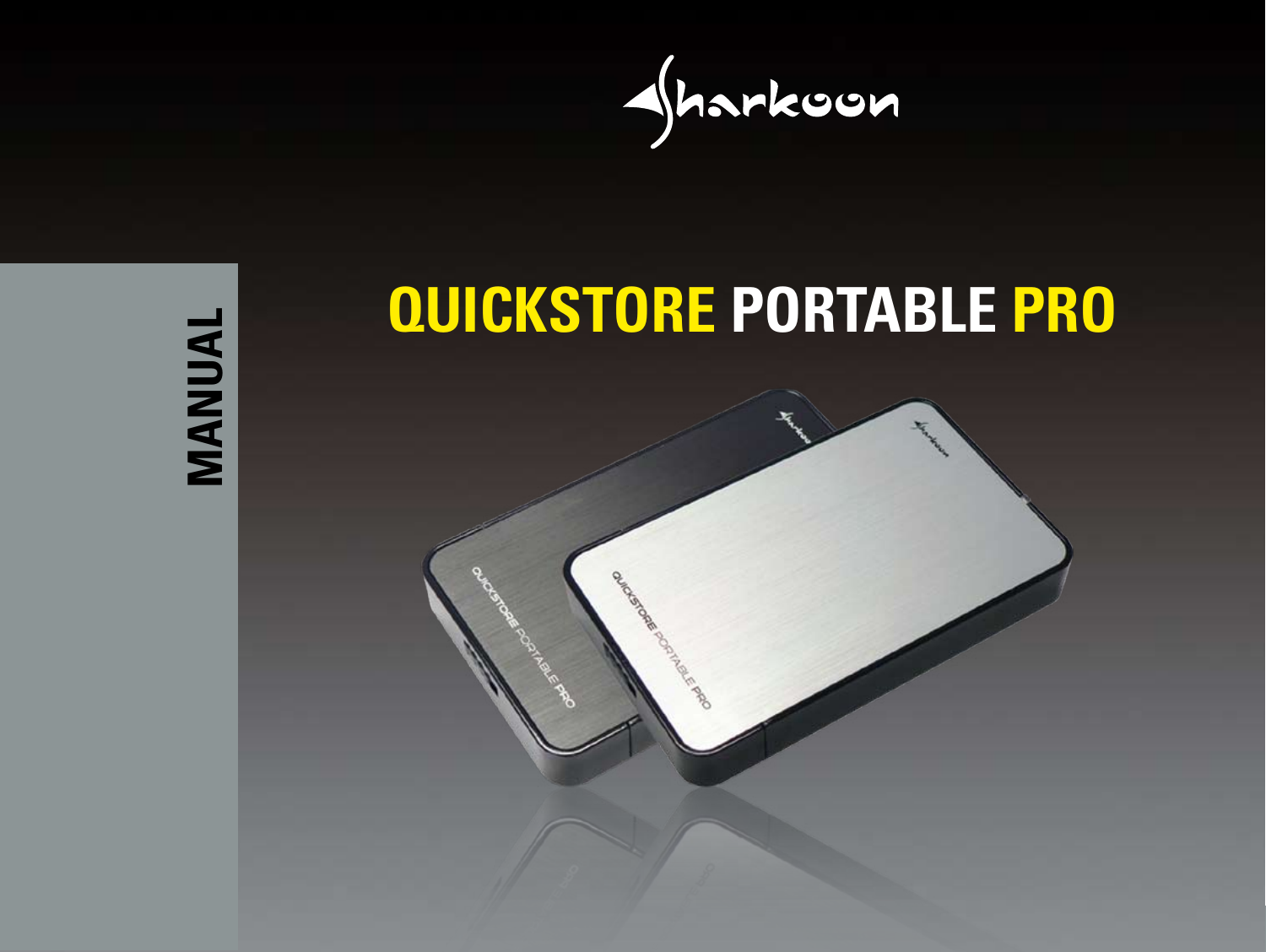### **1. The backup software**

#### **1.1 Installation (Windows for example)**

- 1. Put the included Tools CD into your CD/DVD drive.
- 2. In the Windows Explorer open the directory on the Tools CD "SHARKOON" with a double click (left mouse button).
- 3. Double click (left mouse button) "Setup.exe", a language selection window will open up. Select the desired language and confirm with "OK".

The installation routine will commence (fig. 1).



fig. 1

4. Confirm the copyright note in the next window (fig. 2) with "Next" or "Cancel" the installation process.



5. Click "Install" in the next window (fig. 3) to install the backup software. "Back" will bring you to the previous window, "Cancel" ends the installation process.



fig. 3

6. The backup software will be installed to your system (fig. 4).



fig. 4

fig. 2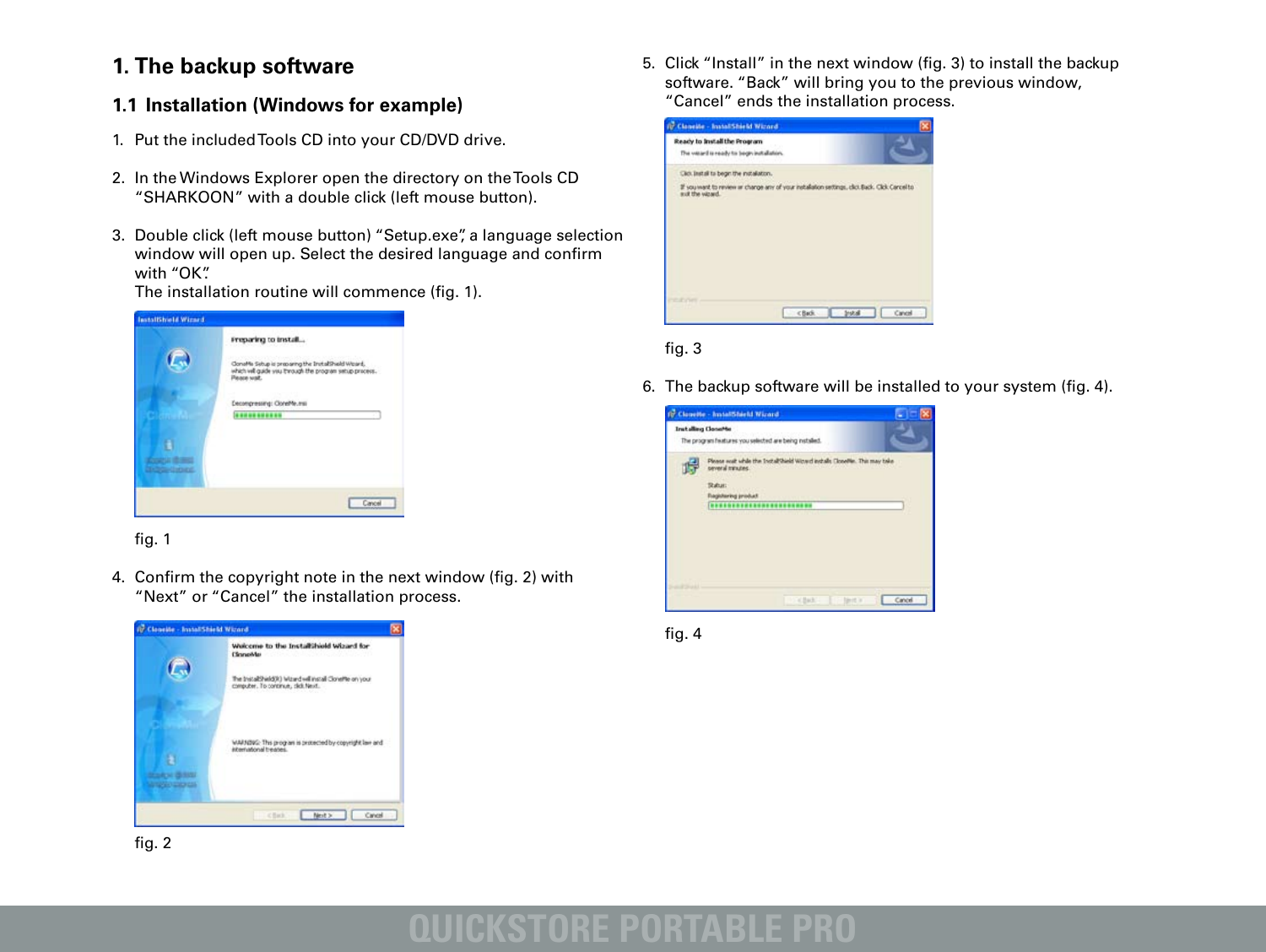7. Complete the installation procedure by left clicking "Finish" (fig. 5).





8. After finishing the installation process successfully the following icon will appear on your desktop:



To start the backup software double click (left mouse button) this icon.

- **1.2 The user interface**
- **1.2.1 The backup window (data backup)**



- A Activate the windows "Backup" (data backup), "Restore" (data recovery), "Schedule" (time schedule) and "Set ting" (configuration) by left clicking the respective button.
- B Source directory for data backup.
- C Box displaying the source directory's content. Activating the check boxes adds the folder(s) to the backup sche dule, deactivating the check boxes will exclude the folder(s) from the backup schedule.
- D Buttons for "Help" (?), "Minimize window" (\_) and "Close window" (X).
- E Target directory for data backup.
- F Info showing remaining and total size of the backup files.
- G Backup mode:

 "Only backup modified files" includes only files which have been changed since the last backup;

 "Delete the destination file" erases files inside the target directory which are no longer present in the source directory.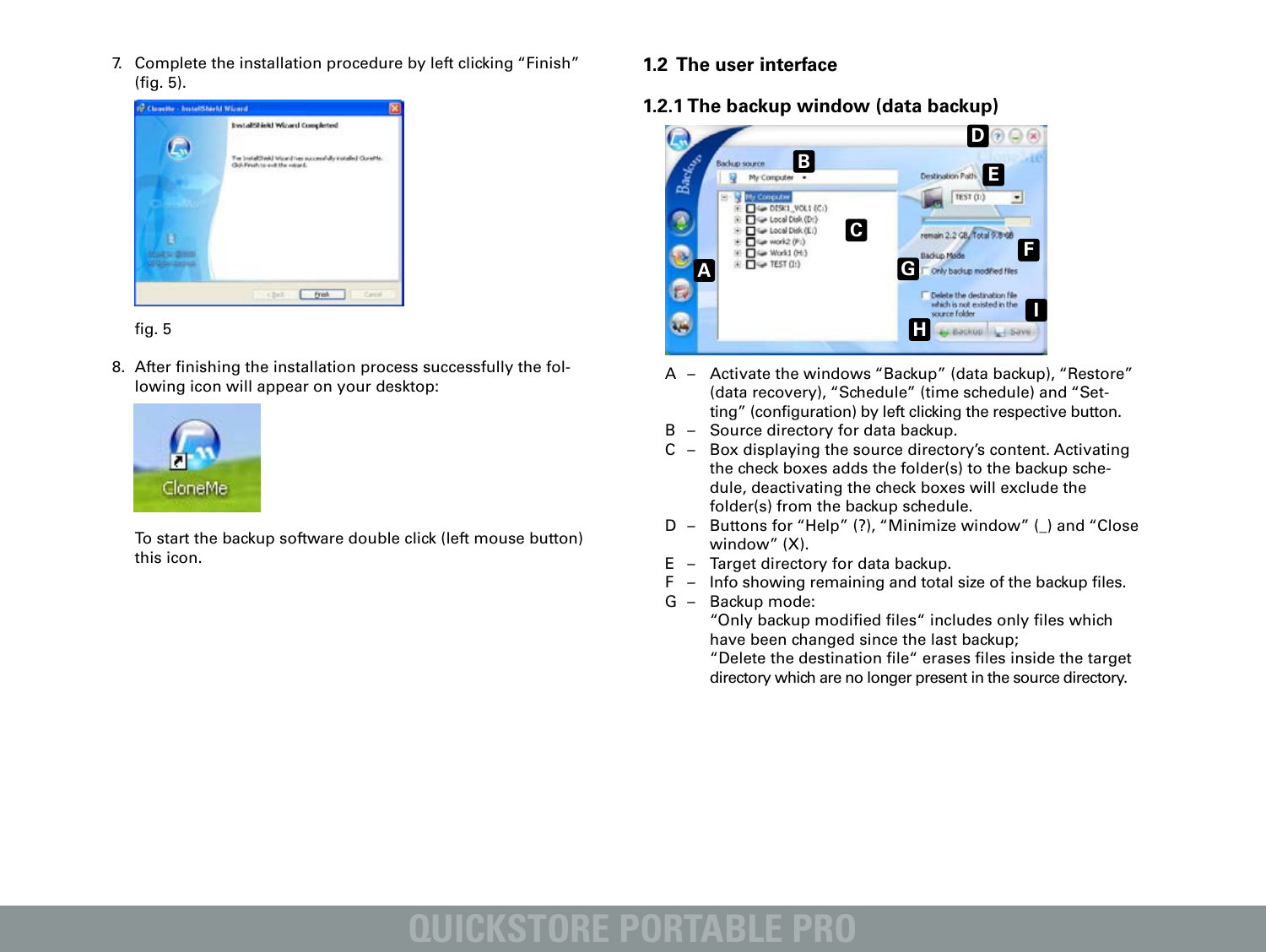H – "Backup" starts the backup with the defined settings. After finishing the backup the following confirmation will pop up:



 Click "Close" to close this window and return to the back up program or left click "Log File" to view the backup log.

I – Click "Save" to save your settings (confirm the following pop-up with "Yes" or choose "No" to cancel).

**1.2.2 The restore window (data recovery)**



- A Activate the windows "Backup" (data backup), "Restore" (data recovery), "Schedule" (time schedule) and "Set ting" (configuration) by left clicking the respective button.
- B Source directory for data recovery.
- C Box displaying the content of the selected directory. Acti vating the check boxes adds the folder(s) to the restore schedule, deactivating the check boxes will exclude the folder(s) from the restore schedule.
- $D -$  Activate/Deactivate the option "Only restore modified files" to only recover files that have been changed in the meantime.
- E Buttons for "Help" (?), "Minimize window" () and "Close window" (X).
- F Select "Restore to original path" (keeping the original folder structure) or "Restore to user defined path" (using a custom path).
- G Click "Restore" to commence the restore procedure or "Save" to save your settings (confirm the following pop up with "Yes", "No" to cancel).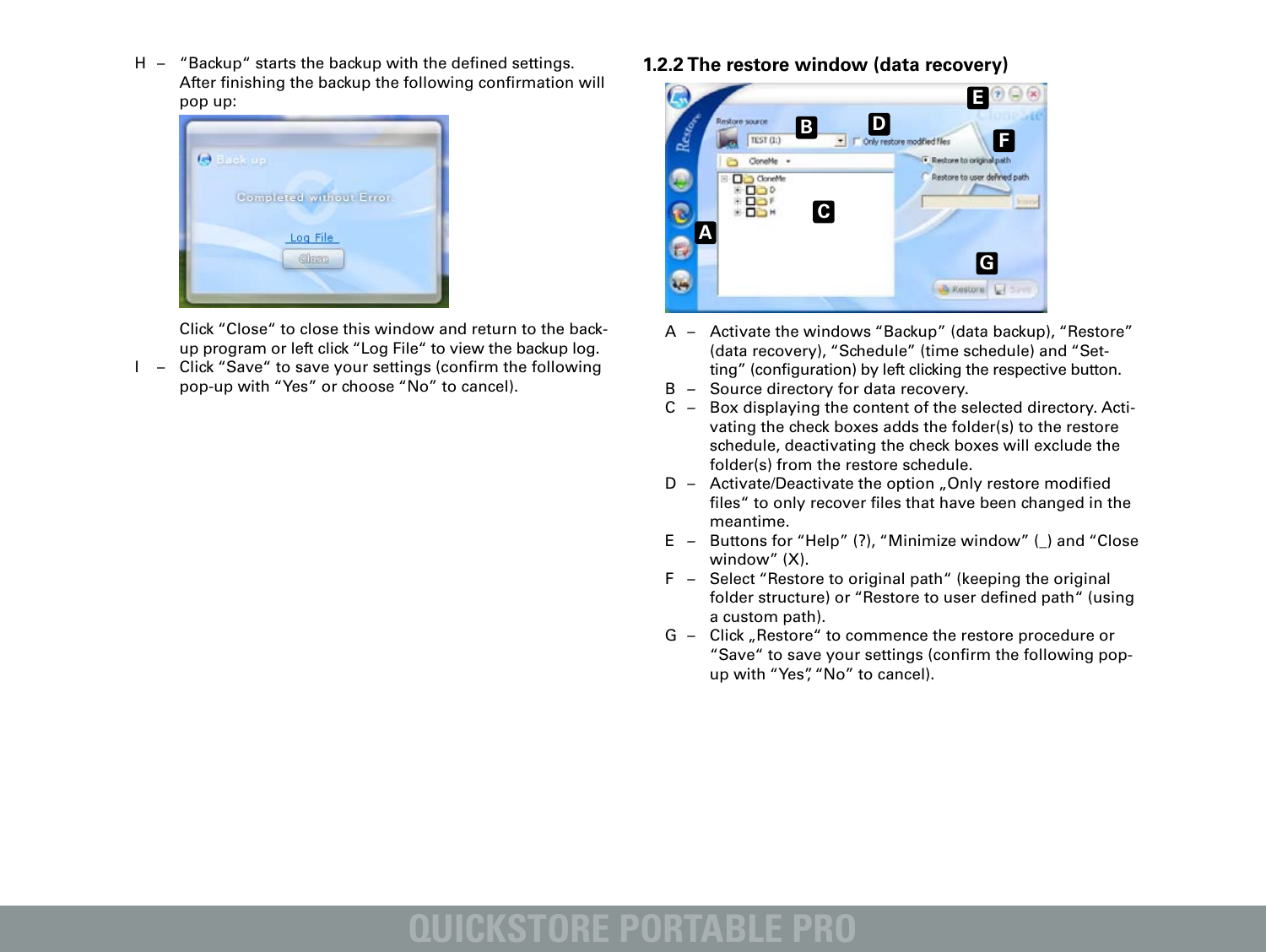**1.2.3 The schedule window (time schedule)**



- A Activate the windows "Backup" (data backup), "Restore" (data recovery), "Schedule" (time schedule) and "Set ting" (configuration) by left clicking the respective button.
- B Left clicking the respective calendar date defines a spe cial day to backup your data. Selected calendar dates are marked in blue, red marks the current day.
- C Buttons for "Help" (?), "Minimize window" (\_) and "Close window" (X).
- D Decide whether the backup shall be performed daily, weekly or monthly. If you do not want to define a recur ring date choose "None".
- E Click "Save" to save your settings (confirm the following pop-up with "Yes", "No" will cancel).

#### **1.2.4 The setting window (configuration)**



- A Activate the windows "Backup" (data backup), "Restore" (data recovery), "Schedule" (time schedule) and "Set ting" (configuration) by left clicking the respective button.
- $B -$  Define a "HotKey" to launch the backup software directly.
- C By activating/deactivating the check boxes select/deselect the following options:
	- 1. "Backup/Restore Confirmation": defines whether or not you will receive a confirmation after a successful backup/restore procedure;
	- 2. "Ignore Error During Backup/Restore": ignores all errors occurring during the backup/restore process;
	- 3. "Autorun CloneMe When Login" starts the backup program during your operating system's start;
	- 4. "Shutdown After Backup/Restore complete" shuts down your computer after successfully completing a backup/restore procedure.
- D Buttons for "Help" (?), "Minimize window" (\_) and "Close window" (X).
- E Click "Save" to save your settings (confirm the following pop-up with "Yes", "No" will cancel).